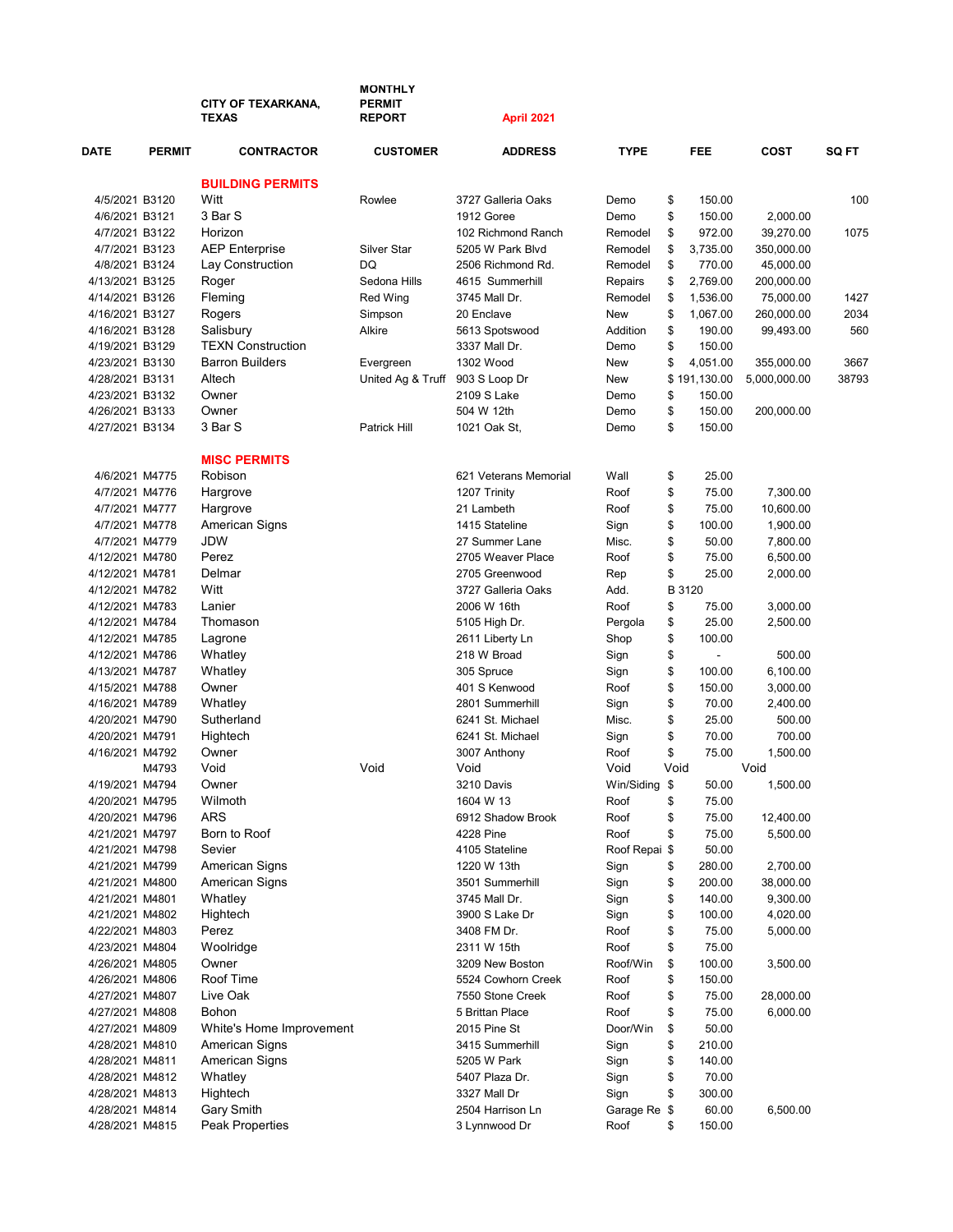| 4/28/2021 M4816 | <b>Bohon</b>      | 3512 Trotter Ln | Roof | 75.00 |          |
|-----------------|-------------------|-----------------|------|-------|----------|
| 4/29/2021 M4817 | <b>Fast Signs</b> | 2401 Summerhill | Sian | 70.00 | 1.103.00 |
| 4/30/2021 M4818 | Aqular            | 2310 hazel      | Roof | 75.00 | 3.000.00 |
| M4819           |                   |                 |      |       |          |

## ELECTRICAL PERMITS

| 4/1/2021 E4470  |                   | JEL                  | 1902 Hampton          | Rep            | \$<br>30.00  |
|-----------------|-------------------|----------------------|-----------------------|----------------|--------------|
| 4/6/2021 E4471  |                   | Nash                 | 4201 Waco             | Rep            | \$<br>60.00  |
| 4/7/2021 E4472  |                   | Arredendo            | 11 Wisteria           | Up Grade       | \$<br>30.00  |
| 4/7/2021 E4473  |                   | Knights              | 102 Richmond Ranch    | Rep            | \$<br>60.00  |
| 4/8/2021 E4474  |                   | DB                   | 2302 W 18th           | Up Grade       | \$<br>30.00  |
| 4/12/2021 E4475 |                   | Kelly/Owner          | 2005 W 16th           | Rep            | \$<br>30.00  |
| 4/12/2021 E4476 |                   | <b>Budwah</b>        | 5205 W Park Blvd      | Rep            | \$<br>60.00  |
| 4/12/2021 E4477 |                   | DB                   | 2705 Greenwood        | Rep            | \$<br>30.00  |
| 4/12/2021 E4478 |                   | Artex                | 3403 Pineknoll        | Rep            | \$<br>30.00  |
| 4/13/2021 E4479 |                   | Integrity            | 3721 Texas Blvd       | Rep            | \$<br>30.00  |
| 4/13/2021 E4480 |                   | Arredondo            | 2605 W 10 th          | Rep            | \$<br>30.00  |
| 4/13/2021 E4481 |                   | R&W                  | 3723 Texas Blvd       | Rep            | \$<br>30.00  |
| 4/14/2021 E4482 |                   | JEL                  | 51 Dogwood Lake       | Rep            | \$<br>30.00  |
| 4/14/2021 E4483 |                   | DB                   | 3110 Fortune          | Rep            | \$<br>30.00  |
| 4/14/2021 E4484 |                   | DB                   | 2210 Shady Ln         | Rep            | \$<br>30.00  |
| 4/14/2021 E4485 |                   | Liberty              | 10 Jasmine            | Rep            | \$<br>30.00  |
| 4/14/2021 E4486 |                   | Spark Free           | 2125 Taylor           | Rep            | \$<br>30.00  |
| 4/15/2021 E4487 |                   | Nash                 | 721 Texas Blvd        | Rep            | \$<br>60.00  |
| 4/15/2021 E4488 |                   | Owner                | 2207 Phillips         | Rep            | \$<br>30.00  |
| 4/15/2021 E4489 |                   | Spark Free           | 914 Richmond          | Rep            | \$<br>30.00  |
| 4/16/2021 E4490 |                   | Weaver               | 3702 Nichols          | Rep            | \$<br>30.00  |
| 4/16/2021 E4491 |                   | Nash                 | 5510 Summerhill       | C/O            | \$<br>60.00  |
| 4/16/2021 E4492 |                   | Arredondo            | 2208 Shady Ln         | Rep            | \$<br>30.00  |
| 4/19/2021 E4493 |                   | Live Wire            | 1215 Judson           | Rep            | \$<br>30.00  |
| 4/19/2021 E4494 |                   | Spark Free           | 1211 Judson           | Rep            | \$<br>30.00  |
| 4/19/2021 E4495 |                   | Live Wire            | 1217 Judson           | Rep            | \$<br>30.00  |
| 4/20/2021 E4496 |                   | Macklin              | 8114 Gadwall Trail    | New            | \$<br>97.50  |
| 4/21/2021 E4497 |                   | Artex                | 2504 W 14th           | Rep            | \$<br>30.00  |
| 4/22/2021 E4498 |                   | Urban Lighting       | 27 Summer Lane        | Rep            | \$<br>30.00  |
| 4/26/2021 E4499 |                   | Liberty              | 3 Lanshire            | Gen            | \$<br>25.00  |
| 4/26/2021 E4500 |                   | Integrity            | 212 McArthur          | Upgrade        | \$<br>30.00  |
| 4/26/2021 E4501 |                   | SG                   | 501 Martine           | Upgrade        | \$<br>30.00  |
| 4/27/2021 E4502 |                   | DB                   | 1715 Spruce           | Rep            | \$<br>30.00  |
| 4/27/2021 E4503 |                   | R&W                  | 3515 Arista Apt 1032  | Rep            | \$<br>30.00  |
| 4/27/2021 E4504 |                   | Nash                 | 2700 University       | Circuits       | \$<br>25.00  |
|                 | E4505             | Void                 |                       |                |              |
| 4/27/2021 E4506 |                   | Weaver               | 5220 Gibson           | New            | \$<br>204.00 |
| 4/29/2021 E4507 |                   | Macklin              | 5001 Lionel           | Gen            | \$<br>25.00  |
|                 |                   |                      |                       |                |              |
|                 |                   | <b>PLUMBING/HVAC</b> |                       |                |              |
| 4/1/2021        | P2295             | <b>Shur Flow</b>     | 2314 Pine             | Wh Ht          | \$<br>15.00  |
| 4/1/2021        | P2296             | Goff                 | 192 St. Michael       | Wh Ht          | \$<br>15.00  |
| 4/5/2021        | P2297             | Precision            | 9 Dogwood             | Sewer          | \$<br>20.00  |
| 4/5/2021        | P2298             | Gary's               | 2311 Bell             | Sewer          | \$<br>20.00  |
| 4/5/2021        | P2299             | Williams             | 2211 Prof Davis Brown | Gas            | \$<br>15.00  |
| 4/5/2021        | H2300             | Air Now              | 2911 Pine             | Duct           | \$<br>25.00  |
| 4/6/2021        | P2301             | Nichols              | 68 Chesterfield       | <b>W&amp;S</b> | \$<br>35.00  |
| 4/6/2021        | P2302             | Central              | 3419 Main             | Gas            | \$<br>17.00  |
| 4/6/2021        | P2303             | United Plumbing      | 5220 Gibson           | New            | \$<br>425.00 |
| 4/6/2021        | P2304             | Goff                 | 2923 Wood             | Water          | \$<br>15.00  |
| 4/7/2021        | H <sub>2305</sub> | Alonso               | 102 Richmond Ranch    | Misc.          | \$<br>50.00  |
| 4/7/2021        | P2306             | Greene               | 5205 W Park           | C/O            | \$<br>240.00 |
| 4/8/2021        | H <sub>2307</sub> | Bui                  | 5134 Remington        | <b>HVAC</b>    | \$<br>25.00  |
| 4/8/2021        | P2308             | CKS                  | 2821 Texas Blvd       | Gas            | \$<br>15.00  |
| 4/9/2021        | P2309             | <b>Shur Flow</b>     | 3501 Summerhill       | Gas            | \$<br>17.00  |
| 4/12/2021       | H2310             | H&H                  | 1406 College          | <b>HVAC</b>    | \$<br>50.00  |
|                 |                   |                      |                       |                |              |